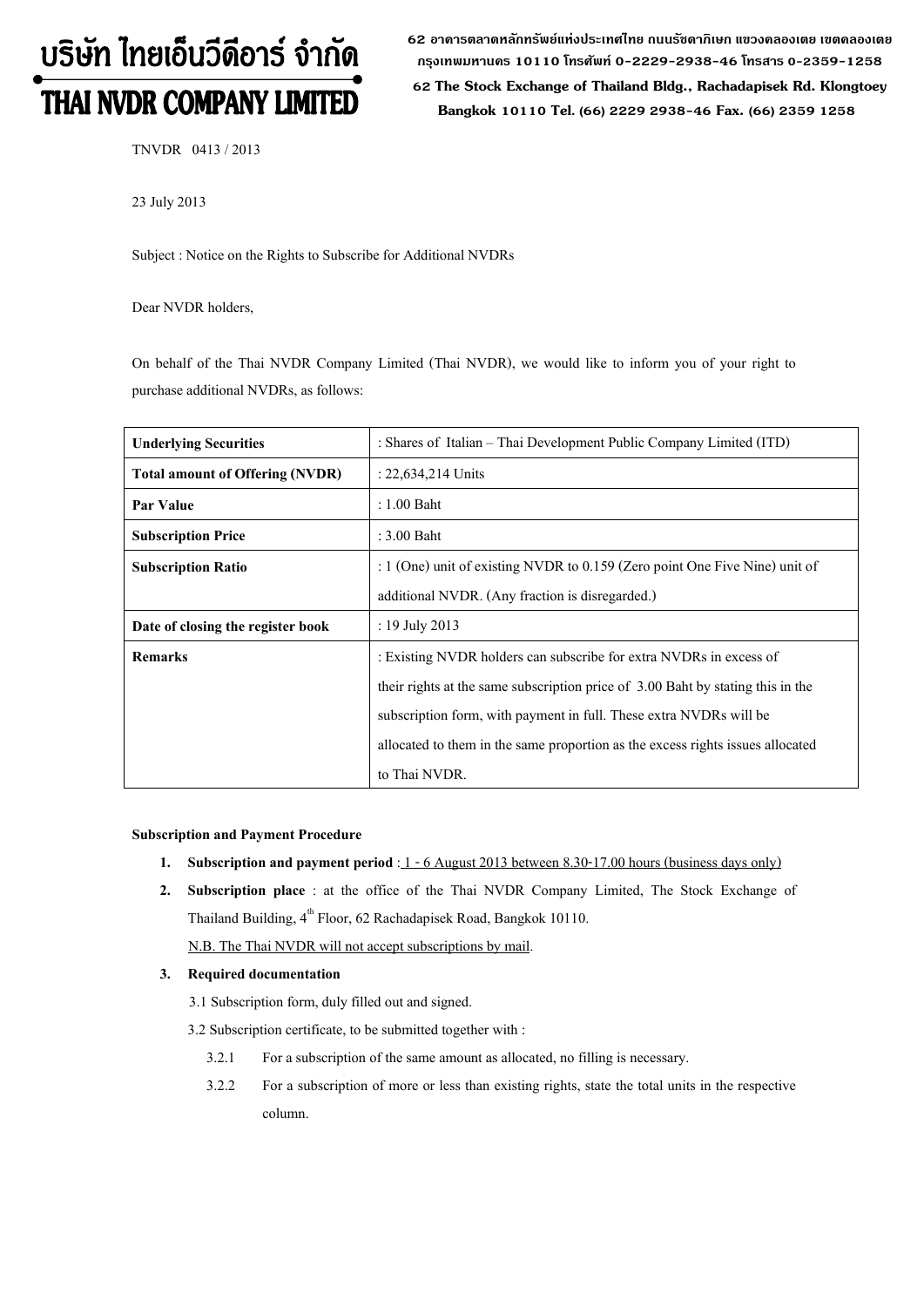#### **4. Payment**

**Subscription for full entitlement or less than or excess the entitlement**, please make payment by one check or one cashier check which is collectable through clearing house in Bangkok. The check or cashier check shall be dated from 1 to 6 August 2013. Indicate the subscription date and make it payable to *-Maybank Kim Eng Securities (Thailand) Plc. for Share Subscription .*

- **5.** If NVDR holders fail to exercise their rights or make a payment within the allotted time schedule, or the check or cashier check is not honored, it shall be deemed that such NVDR holders do not wish to exercise their subscription rights. Thai NVDR shall thus regard the subscription as being void.
- **6.** Refund for unallotted NVDRs.

If the excess rights NVDRs were not allotted in full because the number of NVDRs subscribed for were more than the number or remaining units of NVDRs, the Thai NVDR will make a refund (without interest) to the NVDR holders by check for the unallotted NVDRs and send it by registered mail to the address that appears on the Share Register Book on the date of closing the book, within 7 business days after the Thai NVDR has received the refund from the underlying company.

Should you need any further information, please do not hesitate to contact Thai NVDR Company Limited at 02-229-2800 Ext. 2938-46.

Sincerely yours, Thai NVDR Company Limited

(Praphaphan Tharapiwattananon) Head Depository Department The Stock Exchange of Thailand

Enclosure : 1. Subscription Form for NVDR Right Issues

2. Subscription Certificate